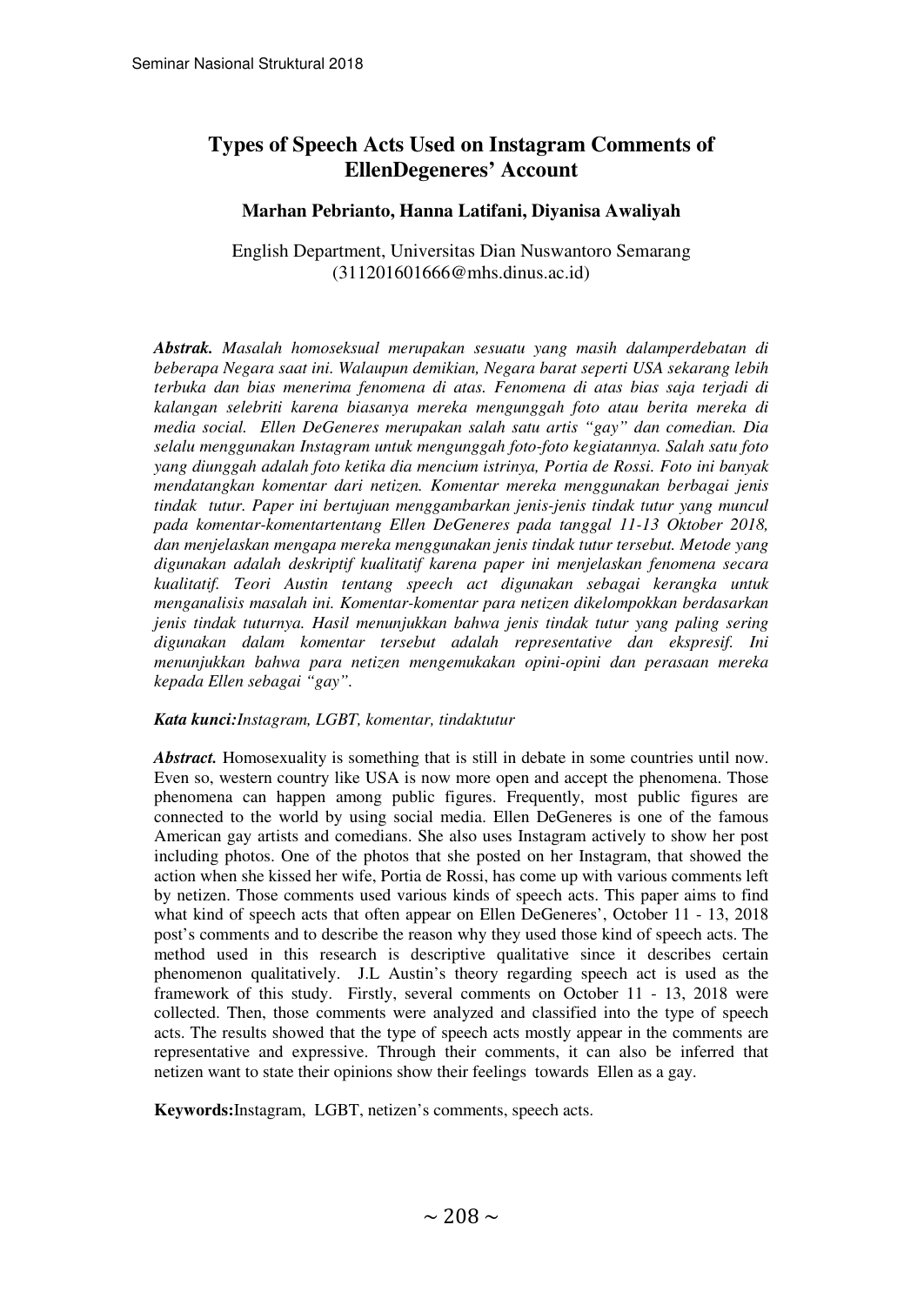# **BACKGROUND OF THE STUDY**

When discussing about human behavior particularly deal with language, we certainly will find out some of the most fascinating question, people in the world interact to one another using language, whether it is verbal or non verbal. Apart from that, few things playingas central role in oureveryday lifes is language. That's why language is our most important tool in communicating our thoughts and feelings to each other.

D. Barton, Literacy (1994) say that language is symbolic system linking what goes on inside our heads with what goes on outside. It mediates between self and society. It is a form of representation, a way of representing the world to ourselves and to other.

In fact, the language has certain rules and patterns. Because language is used by speakers of heterogeneous social backgrounds and different customs, the language is to be diverse in several levels which include the level of phonological , morphological , syntactic and the level of the lexicon. Moreover, language which is culturally determined influencing what people think. Hallidays's (1975) view on language and language learning address the relationship between social meaning and language form. Instead of describing language as a self contained system of rules, he has attempted to described it in terms of its use as a symbolic system reflecting the meanings generated and shared within social group.

 Actually, language functions such as language personal works, which means the speaker does not express the language, but also show when conveying emotion. In this case the listener is also able to predict whether the speaker feels upset, angry or excited. Language is a tool to convey human's thoughts . in this case, Language is a tool to interact or tools to communicate, in order to deliver thoughts , ideas , concepts or feelings. Ferdinand de Saussure, Course in General Linguistics , (1916) " Language can also be compared with a sheet of paper: thought is the front and the sound the back; one cannot cut the front without cutting the back at the same time; likewise in language, one can neither divide sound from thought nor thought from sound

# **Pragmatics**

The study of language called Linguistics in which Pragmatics as a branch of it concerns the meaning of the utterances depend on situational context. According to Levinson (1993 :5) Pragmatics, in a traditional sense, comprises "the study of language usage", to be distinguished from syntax, which is " the study of combinatorial properties of words and their parts ",and from semantics, " which is the study meaning ".meanwhile, Leech redefines pragmatics for the purposes of linguistics as " the study of meaning in relation to speech situations ", and he deals with "utterance meaning", rather than sentence meaning.

# **Speech Acts**

There is one of interesting theory of Pragmatics, known as speech act theory developed by J.L. Austin and Searle. They studied speech acts in isolated sentences or fabricated utterances issued in a given context. The study of speech acts is found in Pragmatics.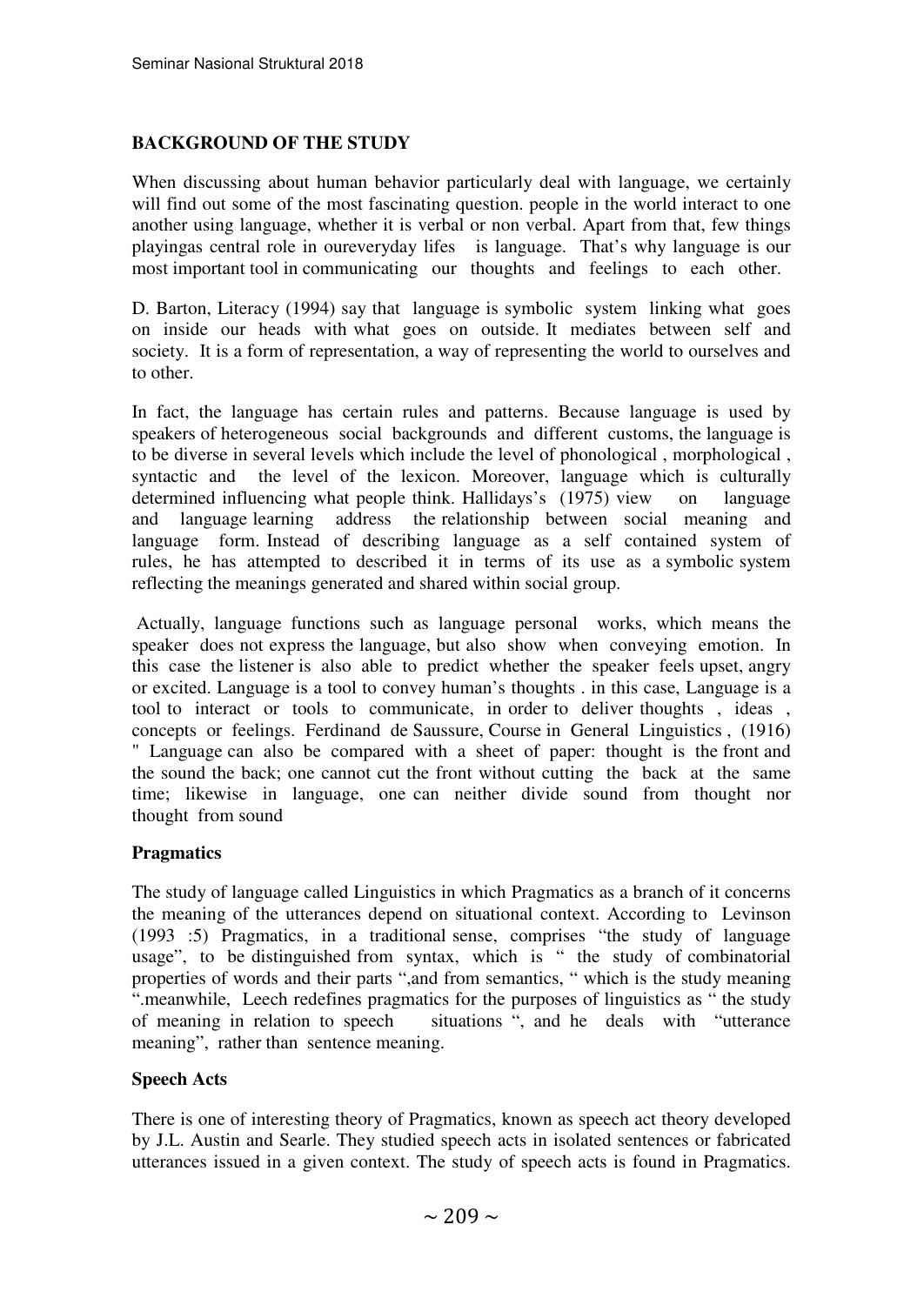Yule (1996) points out that generally speech acts are action performed through utterances. Furthermore, in English are commonly given more specific labels, such as apology, complaint, compliment, invitation, promise, or request.

According to Austin's theory (1962), there are three kinds of act on what we say:

- 1. Locutionary act, that is, the literal meaning of what is said. Example: *It's cold in here* means referring to the temperature.
- 2. Illocutionary act , which means the social function of what is said. Example: *It's cold in here* means a request to close the door.
- 3. Perlocutionaryact , defined as the effect of what is said. Example: Someone actually closes the door.

Furthermore, type of speech act explained above can be classified into several classes. Searle (1975) finds that communicative functions are reducible to five major classes, there are representatives, directives, expressive, commissives, and declaratives;

1. Declarations are those kinds of speech acts that change the world via their utterance. Example:

When a priest says:*"I now pronounce you husband and wife."*  When a jury says*:"I sentence you to death".* 

2. Representatives are those kinds of speech acts that state what the speakers believe to be the case or not. The speaker's purpose in performing representatives is to commit him / herself to the belief that the propositional content of the utterance is true. Statement of fact, assertions, conclusions, and descriptions are included in representatives.

Example:

*The earth is flat.* 

*It was a warm sunny day.*

3. Expressivesare those kinds of speech acts that state and can be in the form of statements of pleasure, pain, likes, joy, or sorrow. Some kind of statement that can be used in expressive are: thanking, apologizing, welcoming, deploring.

Example: *I'm really sorry! Thank you so much!* 

4. Directives are those kinds of speech acts that speaker use to get someone else to do something. They are commands, orders, invites, advice, begs, request, and suggestions.

Example: *Could you lend me a shirt, please? Don't touch that!* 

5. Comissiveare those kinds of speech acts that speaker use to commit themselves to some future action. They express what the speaker intend. They are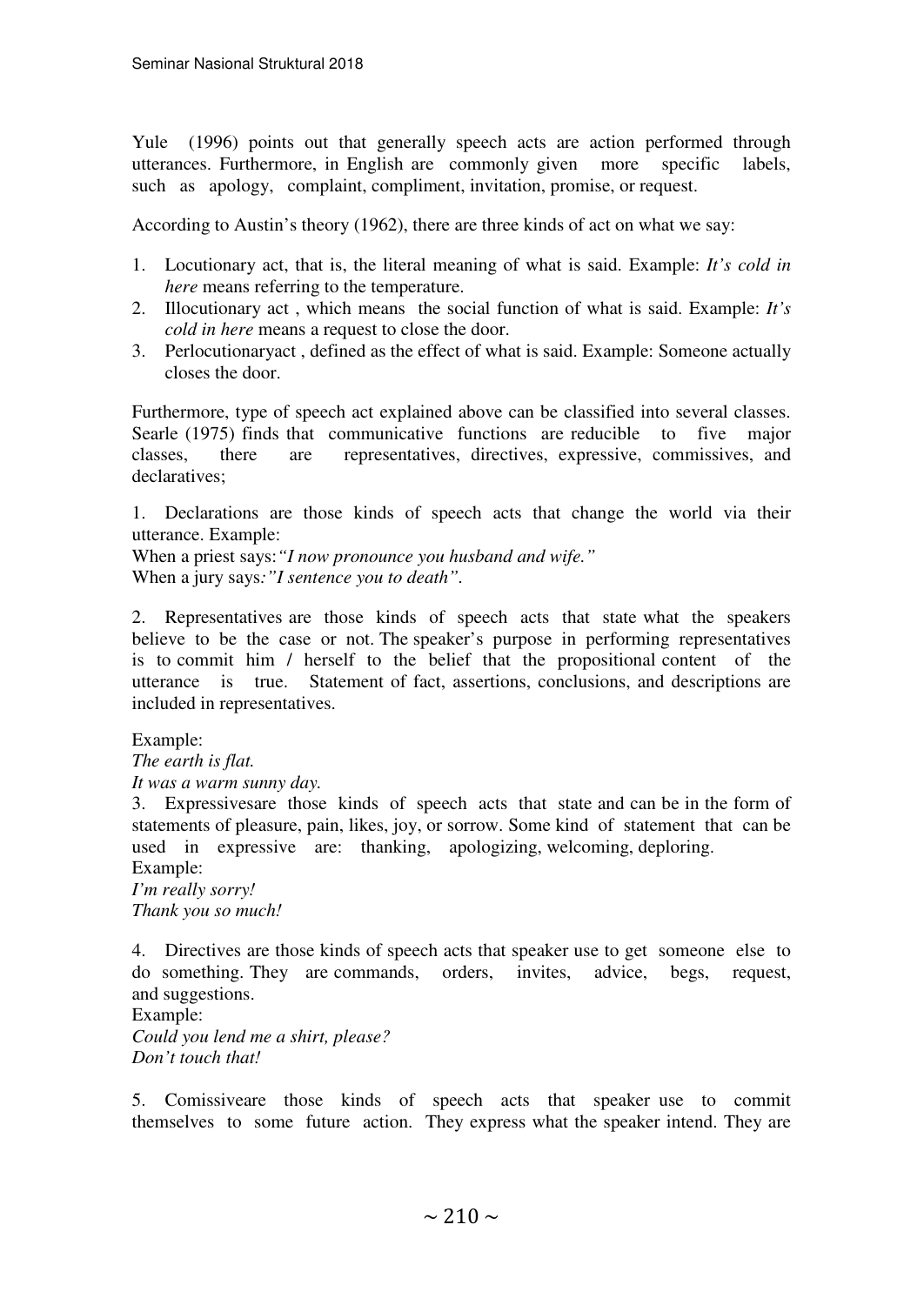promises, plans, vows, threats, offers, refusals, pledges, and as the example, they can be performed by the speaker alone, or by the speaker as a member of group. Example:

*I will not do it again. I promise I will buy it for you.* 

More insight is brought into this issue by discourse analysis which studies speech acts, not in isolation, as it happens in philosophy or pragmatics, but in sequences occurring in natural discourses. Generally speech act which concerns with the act of someone performed through saying something still becomes interesting discussion to be analysed when it is applied on our functions. Speech act used to express a certain attitude, and the type of speech act being performed related to the type of attitude being expressed. For example, a statement expresses a belief, a request expresses a desire, and an apology expresses regrets. As we all know, speech acts are used in our daily communication both in written and spoken as well as on social media.

Nowadays, online media as a part of our improvement communication used by most people to connect with each others across the world unlimitedly for instance some platforms of social media. Of course, this way result in the opportunity for people either to share or accomplish sensitive issues as a public consumption. They not only post their statements, photos, or even videos, but also leave various comments in order to share their opinions or feelings. They sincerely type their comments in a number of meaningful utterances. The most frequent thing people do with social media is posting their stories and checking a certain people such as public figures, then, they leave various kinds of comments on someone's post.

One of the study exploring the use of Expressive speech acts on online media has ever held before. Marta Carretero et al. in the review of An Analysis of Expressive Speech Acts in Online Task-Oriented Interaction by University Students of Pablo de Olavide exposed that the research was held in a corpus of online interaction involving three groups of university students in the area of English Linguistics. The result showed that the influence of certain contextual variables such as multiculturality, age, linguistic proficiency and group size seems to have a strong bearing on the expressives employed by each group. In addition, Another research related to the speech acts theory of Searle was conducted by Lulu Fatichatis (2017) in title "An Analysis Types of Speech Act Used by English Teacher in English Teaching Learning Process". Speech acts classified from the teacher talks proved that the most frequent utterances used were various types of speech acts such as representatives, expressives, and directives.

The data source of this research and the previous study mentioned above are distinguished from the utterance form used. This research collected the online written comments. Whereas, the previous study observing speech acts in teaching process used the teacher's spoken utterances.

This paper explores the identification and the analysis of the speech acts classification found on the post comments of an American gay presenter, ElenDegeneries photo posted on Instagram. This research focused on the use of social media to obtain the data since it is a place where a number of people sharing their thought through their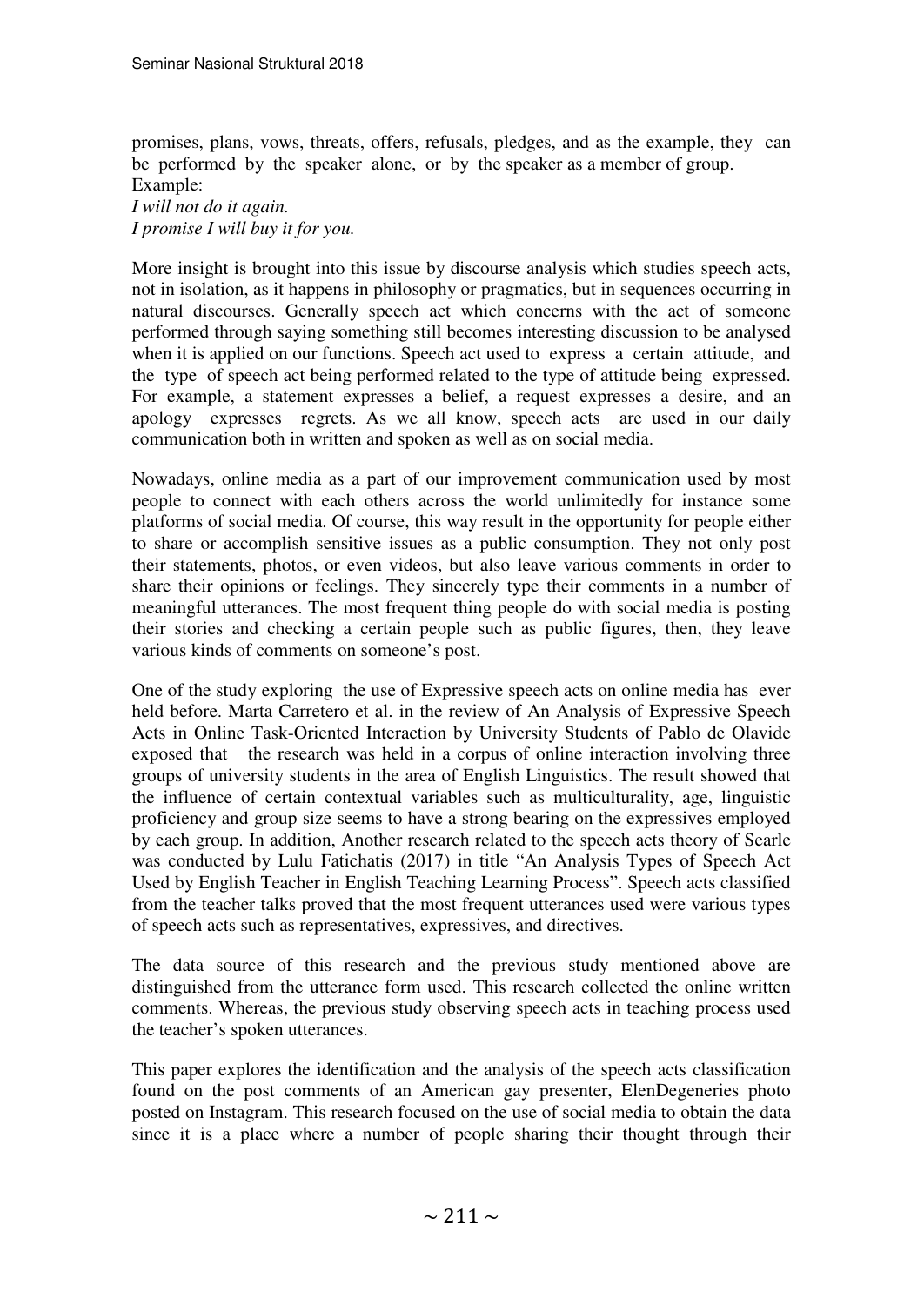comments.it would be interesting to know how they react towards the topic about the same sex marriage based their socio cultural background.

# **RESEARCH METHOD**

The data used for this research is comments from Ellen DeGeneres' October 11, 2018 Instagram photo collected from October 11-13, 2018. After that, the data were analyzed using J.L Austin's theory and John Searle's theory to see which classification of speech acts that mostly appear in the comments. The method used in this research is descriptive qualitative. The data were analyzed by first, collecting the comments from Ellen's account, then sorting out and classifying them, and the last is identifying the sentences patterns based on the speech act theory.

### **RESULTS AND DISCUSSION**

Based on Ellen's post comment2 that were collected, we got 3 speech act classifacionsshowed in table 1 below:

| No    | Types of Speech Action |     | $\%$        |
|-------|------------------------|-----|-------------|
|       | Representatives        |     | 50,4        |
|       | Expressive             | 42  | 33,6        |
|       | Directive              | 20  | რ           |
| Total |                        | 125 | $_{\rm 00}$ |

**Table 1.** Speech Acts Classification Found in the Comments

Table 1 shows that the most dominant type of speech acts used in the comments are representative. This happens because most of the commentators give their opinions about the gay presenters. The second type of speech act is expressive, since they express their feeling about the phenomenon. Directive speech acts are also found in this data. Most of them request Ellen not to pose his pictures in the Instagram.

### **Representatives**

According to Searle (1975), Representatives are those kinds of speech acts that state what the speakers believe to be the case or not. The speaker's purpose in performing representatives is to commit him / herself to the belief that the propositional content of the utterance is true. Statement of fact, assertions, conclusions, and descriptions are included in representatives. This kind of Speech Acts appears 50,4% of post comment. It can be proved from the following data.

Excerpt 1

@kasiameran:"Role model for EVERYONE!!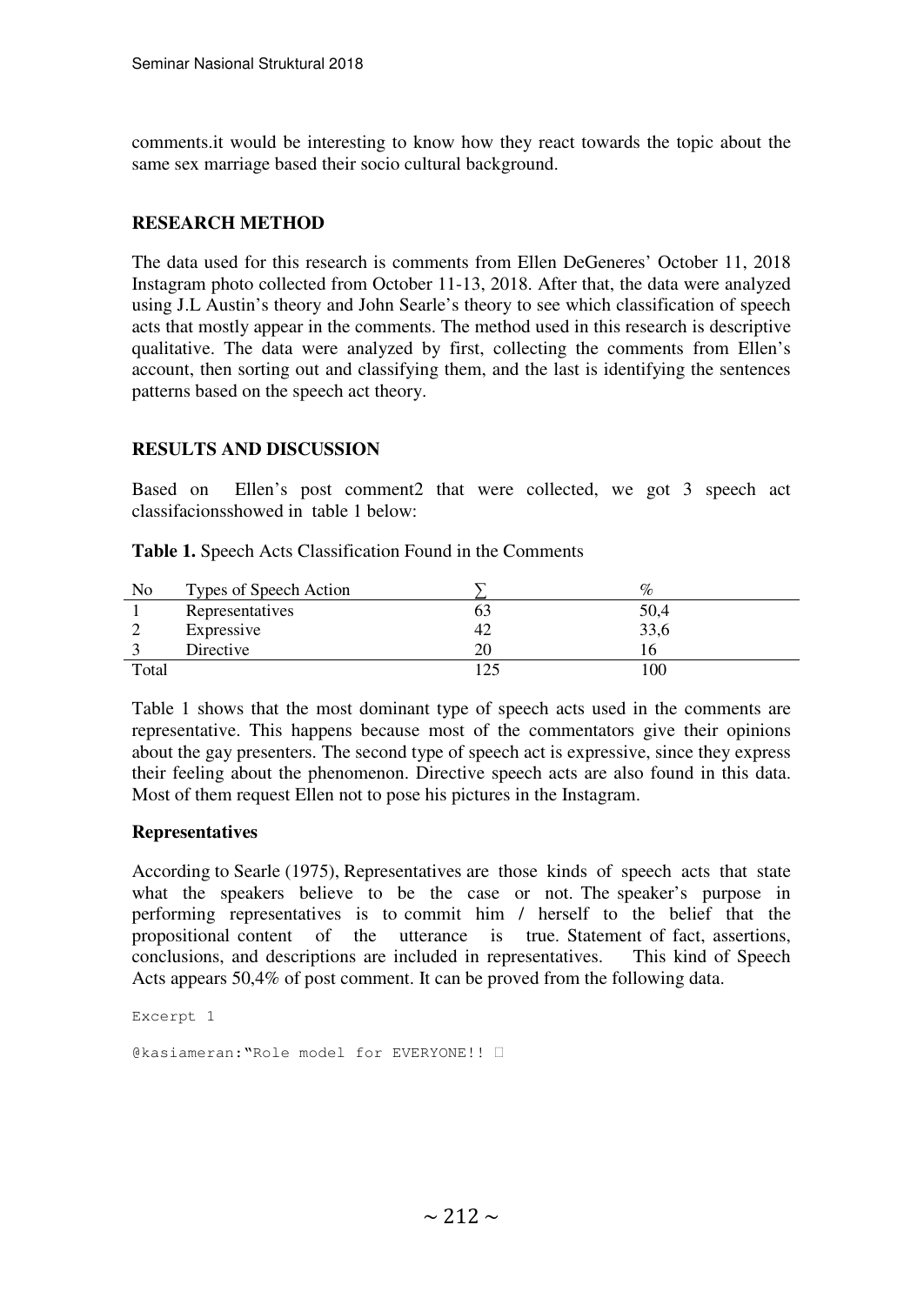Excerpt 2

@der\_capo: You can clearly see that Ellen is the man in this relationship!!! Being gay isn't normal it's a psychological sickness or disorder

Excerpt 3

@amayafinkI djust d no know that you were gay I have watched you for a couple years

Excerpt 4

@kadeedidittoo: It's obvious to me that nobody gay goes to church because if they did and talk to the pastor they would not agree or approve because that's not what it says in the Bible and that is your father in heaven who created every one whether you like it or not but he did not create gay!

Expert 1 to 4 shows the people opinions on the gay presenter. Some agree about the phenomenon and some do not agree. For the person who agrees says that being a gay can become the role model, but for those who disagree it is said that being a gay is not normal, or even against their religion.

#### **Expressive**

Based on Searle's opinion, Expressivesare those kinds of speech acts that state and can be in the form of statements of pleasure, pain, likes, joy, or sorrow, offering thanks and compliments.

From the table, 33,6% of comments are identified as expressive speech acts. we can see the examples in the excerpts below:

```
Excerpt 5. 
@nikkibunce:"Welcome back wow" 
@thekidisback41 Ellen woof:"i feel sorry for the woman 
Excerpt 6. 
@graciela dulce:"Love you Ellen!!!! Thank you for being so amazing and
kind to everyone! It's so great how you're just you and I'm so happy 
for your happy relationship and successes! You deserve all the best in 
life! \bullet
```
Excerpt 7.

@omarsh111:"Disgusting

Excerpt 5 to 7 are the examples of expressive speech acts. They show the feeling of the commentators on Ellen as a gay presenter. Most of them show their unhappiness about Ellen as a gay.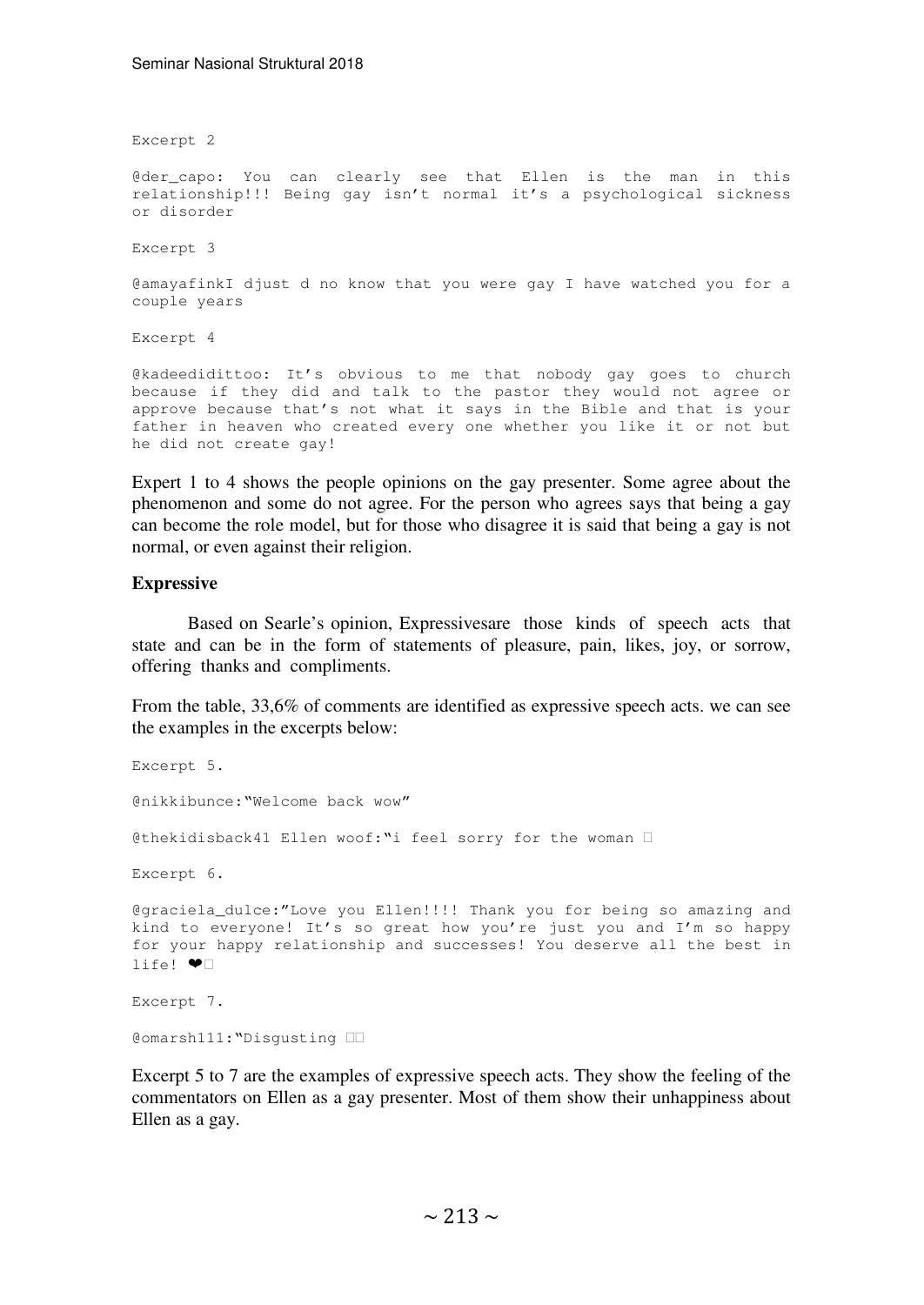### **Directive**

Directives are those kinds of speech acts that speaker use to get someone else to do something. They are commands, orders, invites, advice, begs, request, and suggestions (Searle, 1975).

On the Ellen post comments on 11-13 October, there are 20 utterances or about 16% of the total of speech acts that are found on it. Some examples of their comments can be seen in the excerpts below :

Excerpt 8.

**@layla.buntz:**Who is that?

It is a question functions as a request in order to get an answer. In oxford dictionary, request is An act of asking politely or formally for something.

Excerpt 9.

@introverts\_hub:"Don't forget to turn off your data, fams<sup>#</sup>

It is a suggestion that can be seen from the imperative form functions to give consideration. In Oxford dictionary, suggestion is defined as an idea or plan put forward for consideration.

#### **Excerpt.10**

**@jomh13**:Be who you were born to be. Love with all your heart. & fulfilling your dreams with the one you love makes life more than wonderful... In this life...I was blessed to be loved by you...

It is an advice in imperative form. Oxford dictionary defines Guidance or recommendations offered with regard to prudent future action.

**Excerpt 11** 

**@alanasalandy**:Can someone tell me who is that? is Ellen kisses here?

It is a request proved by the use of "can someone tell me…". In oxford dictionary, request is An act of asking politely or formally for something.

Excerpt 8 to 11 belong to directive speech acts. Most of the commentators request Ellen not to publish his picture on the Instagram.

After identifying the data selected, we found that the people mostly use representatives and expressives speech acts on their comments because they share their thought and feeling. The main goal of representatives is stating what the speakers believe to be the case or not. Especially in the case of the same sex marriage, people in the world exactly have the different opinions about what they believe. They transfer their Opinion or judgments in the form of statement and description. As we can see from the data, the long conversation occurred since the people denied or supported to one another.